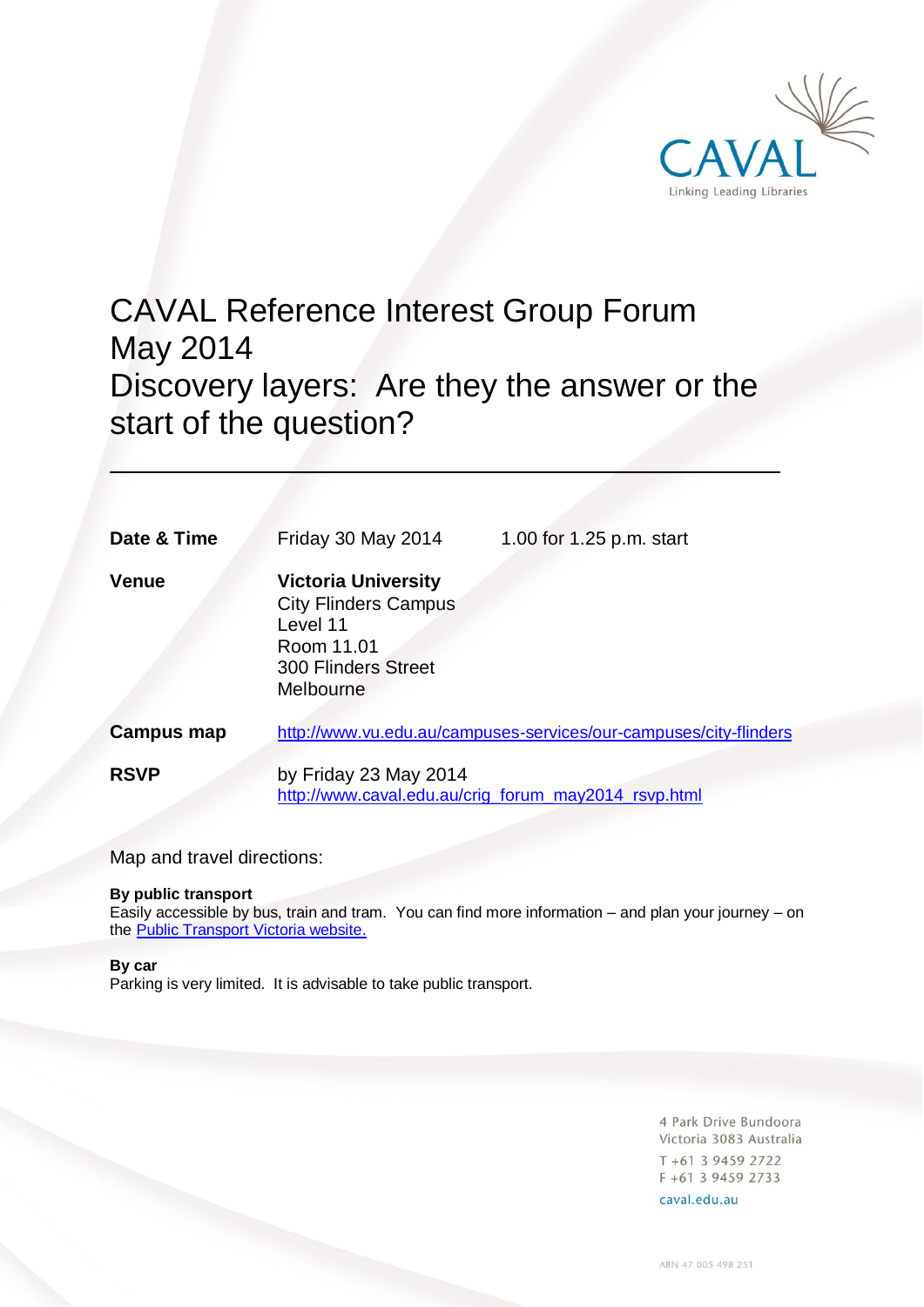

# **CRIG May 2014 Forum**

# **Discovery layers: Are they the answer or the start of the question?**

This forum will explore discovery layers: considering issues such as development, useability to why libraries use them.

## **Program**

| Welcome and Introduction from Chair of CRIG<br>Mary Coghlan – University of Melbourne Library                                                                                                                                             |  |
|-------------------------------------------------------------------------------------------------------------------------------------------------------------------------------------------------------------------------------------------|--|
| Implementing and customising Primo (30 minutes)<br>Justin Kelly - Swinburne University of Technology                                                                                                                                      |  |
| Invisible patrons: using search data to improve usability of the<br>Swinburne Library catalogue. (30 Minutes)<br>Dana McKay - Swinburne University of Technology                                                                          |  |
| Break (30 minutes)                                                                                                                                                                                                                        |  |
| Discovery Layers - why do libraries use them?<br>Panel discussion (45 minutes)<br>Sabina Robertson - Deakin University<br>Amy Han - Monash University<br>Jenny Ellis - University of Melbourne<br>Teresa Chitty – University of Melbourne |  |
|                                                                                                                                                                                                                                           |  |

Facilitator – Graeme Oke – La Trobe University Library

Sabina, Amy, Teresa and Jenny will describe their experiences working within discovery layers.

## **3.45-4.00 Finish and wrap up (15 minutes)**